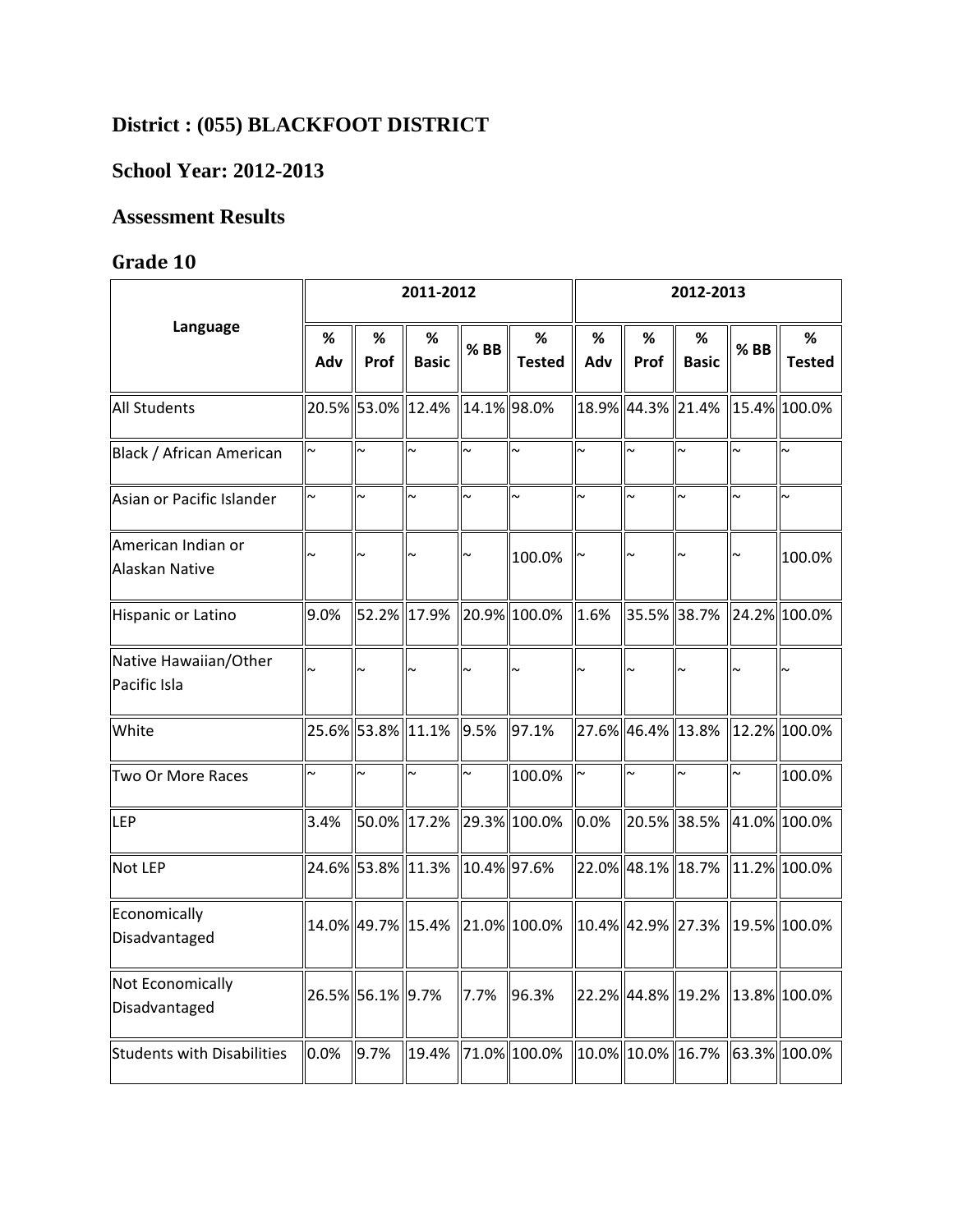|                                                |          |                       | 2011-2012                     |                       |                                                             | 2012-2013             |           |                        |        |                                |  |
|------------------------------------------------|----------|-----------------------|-------------------------------|-----------------------|-------------------------------------------------------------|-----------------------|-----------|------------------------|--------|--------------------------------|--|
| Language                                       | %<br>Adv | %<br>Prof             | %<br><b>Basic</b>             | %BB                   | %<br><b>Tested</b>                                          | %<br>Adv              | %<br>Prof | %<br><b>Basic</b>      | %BB    | %<br><b>Tested</b>             |  |
| <b>Students without</b><br><b>Disabilities</b> |          |                       | 22.8% 58.1% 11.6% 7.5%        |                       | 97.8%                                                       |                       |           | 20.0% 48.4% 22.0% 9.6% |        | 100.0%                         |  |
| Migrant                                        | $\sim$   | $\tilde{\phantom{a}}$ | $\sim$                        | $\sim$                | $\sim$                                                      | $\sim$                | ∣∼        | $\sim$                 | $\sim$ | $\sim$                         |  |
| Homeless                                       | $\sim$   | $\tilde{\phantom{a}}$ | $\sim$                        | $\sim$                | $\tilde{ }$                                                 | $\tilde{\phantom{a}}$ | ∣∼        | $\sim$                 | ∣∼     | $\sim$                         |  |
| Male                                           |          |                       | 17.9% 54.5% 12.2% 15.4% 97.5% |                       |                                                             |                       |           |                        |        | 15.2% 45.7% 22.5% 16.6% 100.0% |  |
| Female                                         |          |                       | 23.2% 51.4% 12.7% 12.7% 98.6% |                       |                                                             |                       |           |                        |        | 23.3% 42.6% 20.2% 14.0% 100.0% |  |
| Math                                           |          |                       | 2011-2012                     |                       |                                                             | 2012-2013             |           |                        |        |                                |  |
|                                                | %<br>Adv | %<br>Prof             | %<br><b>Basic</b>             | %BB                   | %<br><b>Tested</b>                                          | %<br>Adv              | %<br>Prof | %<br><b>Basic</b>      | $%$ BB | %<br><b>Tested</b>             |  |
| <b>All Students</b>                            |          |                       | 24.5% 38.3% 22.1%             | 15.1%98.0%            |                                                             |                       |           |                        |        | 31.4% 32.1% 22.5% 13.9% 100.0% |  |
| Black / African American                       | $\sim$   | $\sim$                | $\sim$                        | $\sim$                | $\sim$                                                      | $\tilde{\phantom{a}}$ | $\sim$    | $\sim$                 | $\sim$ | $\sim$                         |  |
| Asian or Pacific Islander                      | ∼        | $\tilde{\phantom{a}}$ | $\sim$                        | $\tilde{\phantom{a}}$ | $\sim$                                                      | $\sim$                | $\sim$    | $\sim$                 | $\sim$ | $\sim$                         |  |
| American Indian or<br>Alaskan Native           |          |                       |                               | $\sim$                | 100.0%                                                      |                       |           | $\sim$                 |        | 100.0%                         |  |
| Hispanic or Latino                             | 7.5%     |                       |                               |                       | $\ 29.9\%$ 38.8% 23.9% 100.0% 9.7% 35.5% 35.5% 19.4% 100.0% |                       |           |                        |        |                                |  |
| Native Hawaiian/Other<br>Pacific Isla          |          |                       |                               |                       |                                                             |                       |           |                        |        |                                |  |
| White                                          |          |                       | 31.7% 41.7% 15.6% 11.1% 97.1% |                       |                                                             |                       |           |                        |        | 40.3% 31.5% 17.1% 11.0% 100.0% |  |
| Two Or More Races                              |          |                       | $\sim$                        | $\tilde{\phantom{a}}$ | 100.0%                                                      | $\sim$                | ∣∼        |                        | ∣∼     | 100.0%                         |  |
| <b>LEP</b>                                     | 1.7%     |                       | 31.0% 43.1%                   |                       | 24.1% 100.0%                                                | 2.6%                  |           |                        |        | 30.8%  35.9%   30.8%  100.0%   |  |
| Not LEP                                        |          |                       | 30.0% 40.0% 17.1%             | 12.9% 97.6%           |                                                             |                       |           |                        |        | 36.1% 32.4% 20.3% 11.2% 100.0% |  |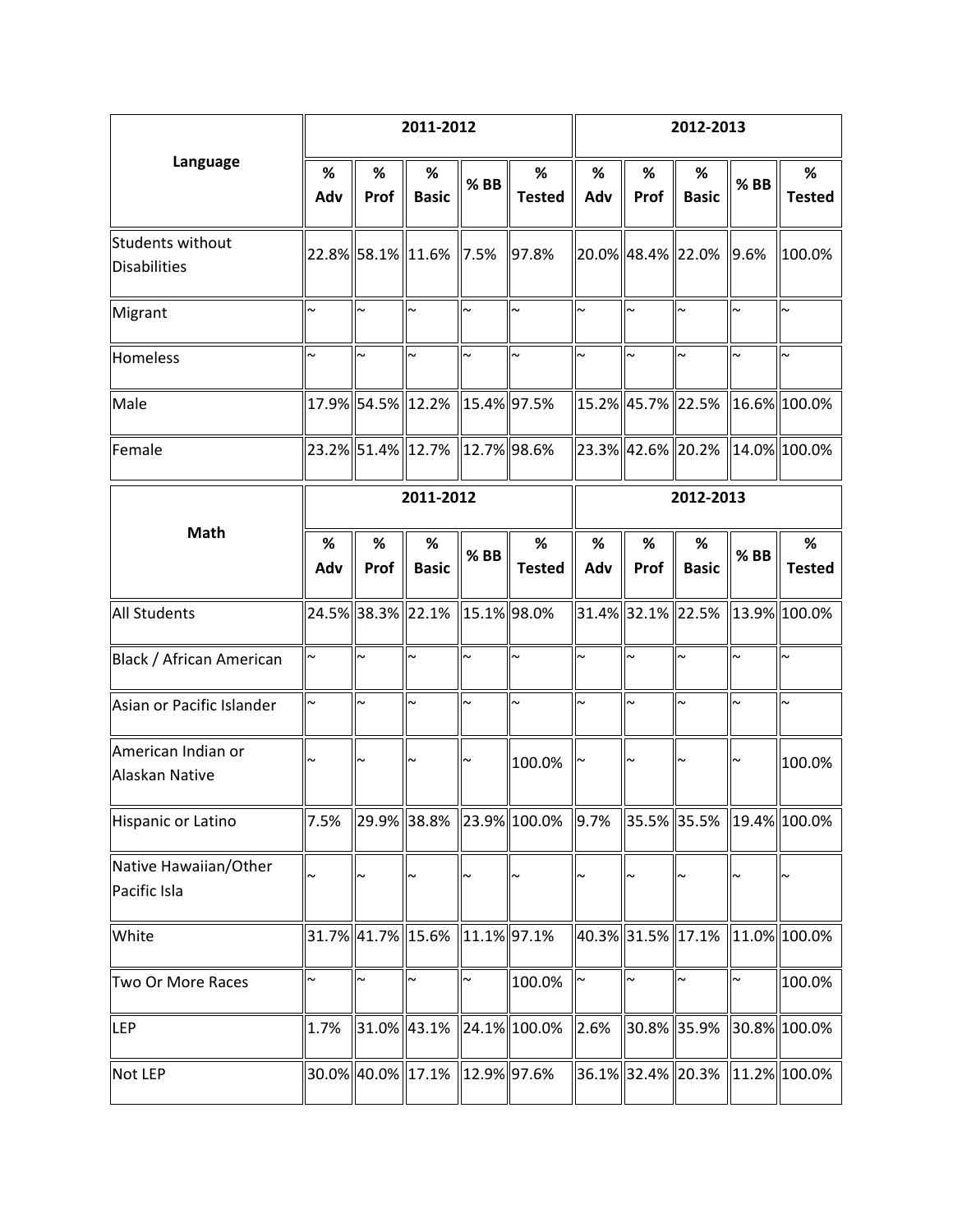|                                                | 2011-2012             |                       |                        |                       |                       |             | 2012-2013    |                            |                       |                                     |  |  |
|------------------------------------------------|-----------------------|-----------------------|------------------------|-----------------------|-----------------------|-------------|--------------|----------------------------|-----------------------|-------------------------------------|--|--|
| Math                                           | $\%$<br>Adv           | %<br>Prof             | $\%$<br><b>Basic</b>   | $%$ BB                | %<br><b>Tested</b>    | %<br>Adv    | %<br>Prof    | $\%$<br><b>Basic</b>       | %BB                   | %<br><b>Tested</b>                  |  |  |
| Economically<br>Disadvantaged                  |                       | 15.4% 35.0% 24.5%     |                        |                       | 25.2% 100.0%          |             |              |                            |                       | 18.2%  37.7%  28.6%   15.6%  100.0% |  |  |
| Not Economically<br>Disadvantaged              |                       | 32.9% 41.3% 20.0%     |                        | 5.8%                  | 96.3%                 |             |              |                            |                       | 36.5%  30.0%  20.2%   13.3%  100.0% |  |  |
| <b>Students with Disabilities</b>              | 0.0%                  | 3.2%                  | 19.4%                  |                       | 77.4% 100.0%          | 13.3% 0.0%  |              |                            |                       | 13.3%   73.3%  100.0%               |  |  |
| <b>Students without</b><br><b>Disabilities</b> |                       | 27.3% 42.3% 22.5%     |                        | 7.9%                  | 97.8%                 |             |              | 33.6%  36.0%  23.6%   6.8% |                       | 100.0%                              |  |  |
| Migrant                                        | $\sim$                | $\sim$                | $\sim$                 | $\sim$                | ∼                     | $\sim$      | $\sim$       | $\sim$                     | $\sim$                | $\sim$                              |  |  |
| Homeless                                       | $\sim$                | $\tilde{\phantom{a}}$ | $\sim$                 | $\sim$                | $\sim$                | $\sim$      | $\sim$       | $\tilde{\phantom{a}}$      | $\sim$                | $\sim$                              |  |  |
| Male                                           |                       | 28.2% 37.8% 17.9%     |                        | 16.0%97.5%            |                       |             |              |                            |                       | $31.8\%$ 37.7% 17.9% 12.6% 100.0%   |  |  |
| Female                                         |                       | 20.4% 38.7% 26.8%     |                        |                       | 14.1%98.6%            |             |              |                            |                       | $31.0\%$ 25.6% 27.9% 15.5% 100.0%   |  |  |
|                                                |                       |                       | 2011-2012              |                       |                       |             |              | 2012-2013                  |                       |                                     |  |  |
| <b>Reading</b>                                 | %<br>Adv              | $\%$<br>Prof          | %<br><b>Basic</b>      | %BB                   | $\%$<br><b>Tested</b> | $\%$<br>Adv | $\%$<br>Prof | %<br><b>Basic</b>          | %BB                   | %<br><b>Tested</b>                  |  |  |
| <b>All Students</b>                            |                       |                       | 36.6% 45.0% 14.4% 4.0% |                       | 98.0%                 |             |              | 40.4% 40.7% 12.9% 6.1%     |                       | 100.0%                              |  |  |
| Black / African American                       | $\sim$                | $\sim$                | $\sim$                 | $\sim$                | $\sim$                | $\sim$      | $\sim$       | $\sim$                     | $\sim$                | $\sim$                              |  |  |
| Asian or Pacific Islander                      | $\tilde{\phantom{a}}$ | $\tilde{\phantom{a}}$ | $\tilde{\phantom{a}}$  | $\tilde{\phantom{a}}$ | ∼                     |             | N            |                            | $\tilde{\phantom{a}}$ | $\sim$                              |  |  |
| American Indian or<br>Alaskan Native           |                       |                       |                        |                       | 100.0%                |             |              |                            |                       | 100.0%                              |  |  |
| Hispanic or Latino                             |                       | 19.4% 59.7% 19.4%     |                        | 1.5%                  | 100.0%                |             |              | 14.5%  51.6%  24.2%  9.7%  |                       | 100.0%                              |  |  |
| Native Hawaiian/Other<br>Pacific Isla          | $\sim$                |                       |                        | $\sim$                |                       |             |              |                            |                       |                                     |  |  |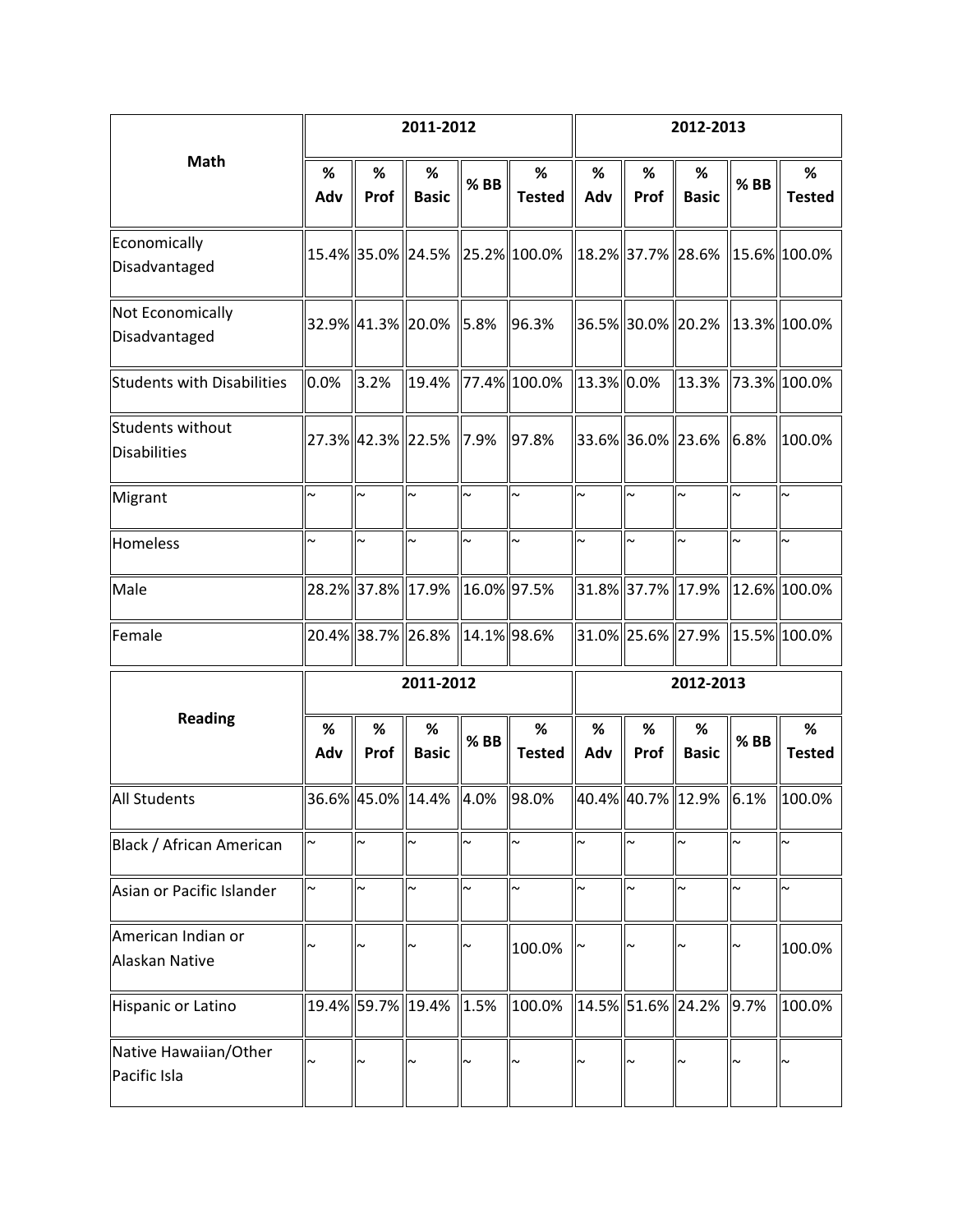|                                                |                       | 2011-2012         |                        | 2012-2013 |                    |           |                  |                               |        |                    |  |
|------------------------------------------------|-----------------------|-------------------|------------------------|-----------|--------------------|-----------|------------------|-------------------------------|--------|--------------------|--|
| <b>Reading</b>                                 | %<br>Adv              | %<br>Prof         | %<br><b>Basic</b>      | $%$ BB    | %<br><b>Tested</b> | %<br>Adv  | %<br>Prof        | %<br><b>Basic</b>             | %BB    | %<br><b>Tested</b> |  |
| White                                          |                       | 46.2% 37.7% 11.6% |                        | 4.5%      | 97.1%              |           | 53.6% 33.7% 8.3% |                               | 4.4%   | 100.0%             |  |
| Two Or More Races                              | $\tilde{\phantom{a}}$ | $\sim$            | $\sim$                 | $\sim$    | 100.0%             | $\sim$    | ∣∼               | $\sim$                        | $\sim$ | 100.0%             |  |
| LEP                                            |                       | 12.1% 58.6% 27.6% |                        | 1.7%      | 100.0%             | 0.0%      |                  | 53.8% 28.2%                   |        | 17.9% 100.0%       |  |
| Not LEP                                        |                       | 42.5% 41.7% 11.3% |                        | 4.6%      | 97.6%              |           |                  | 46.9% 38.6% 10.4% 4.1%        |        | 100.0%             |  |
| Economically<br>Disadvantaged                  |                       | 23.1% 48.3% 21.0% |                        | 7.7%      | 100.0%             |           |                  | 26.0%  51.9%  13.0%   9.1%    |        | 100.0%             |  |
| Not Economically<br>Disadvantaged              |                       | 49.0% 41.9% 8.4%  |                        | 0.6%      | 96.3%              |           |                  | 45.8%  36.5%  12.8%   4.9%    |        | 100.0%             |  |
| <b>Students with Disabilities</b>              | 3.2%                  | 6.5%              | 54.8%                  |           | 35.5% 100.0%       |           |                  | 16.7% 20.0% 30.0%             |        | 33.3% 100.0%       |  |
| <b>Students without</b><br><b>Disabilities</b> |                       | 40.4% 49.4% 9.7%  |                        | 0.4%      | 97.8%              |           |                  | 43.2%  43.2%  10.8%   2.8%    |        | 100.0%             |  |
| Migrant                                        | $\sim$                | $\sim$            | $\sim$                 | $\sim$    | $\sim$             | $\sim$    | $\sim$           | $\sim$                        | ∣∼     | ∣∼                 |  |
| Homeless                                       | $\tilde{\phantom{a}}$ | $\sim$            | $\sim$                 | $\sim$    | $\sim$             | $\sim$    | $\sim$           | $\sim$                        | $\sim$ | $\sim$             |  |
| Male                                           |                       | 39.7% 41.7% 14.1% |                        | 4.5%      | 97.5%              |           |                  | 37.7%  45.0%  10.6%   6.6%    |        | 100.0%             |  |
| Female                                         |                       |                   | 33.1% 48.6% 14.8% 3.5% |           | 98.6%              |           |                  | 43.4%  35.7%  15.5%   5.4%    |        | 100.0%             |  |
| <b>Science</b>                                 |                       |                   | 2011-2012              |           |                    | 2012-2013 |                  |                               |        |                    |  |
|                                                | %<br>Adv              | $\%$<br>Prof      | %<br><b>Basic</b>      | %BB       | %<br><b>Tested</b> | %<br>Adv  | %<br>Prof        | %<br><b>Basic</b>             | %BB    | %<br><b>Tested</b> |  |
| <b>All Students</b>                            |                       |                   | 22.6% 28.0% 18.6%      |           | 30.7%98.0%         |           |                  | 26.4% 33.2% 13.4% 27.1% 98.6% |        |                    |  |
| Black / African American                       | $\sim$                | $\sim$            | $\sim$                 | $\sim$    | ∼                  | $\sim$    | $\sim$           |                               | $\sim$ | $\sim$             |  |
| Asian or Pacific Islander                      | $\sim$                | $\sim$            | $\sim$                 | $\sim$    | $\sim$             | $\sim$    | $\sim$           | $\sim$                        | $\sim$ | $\sim$             |  |